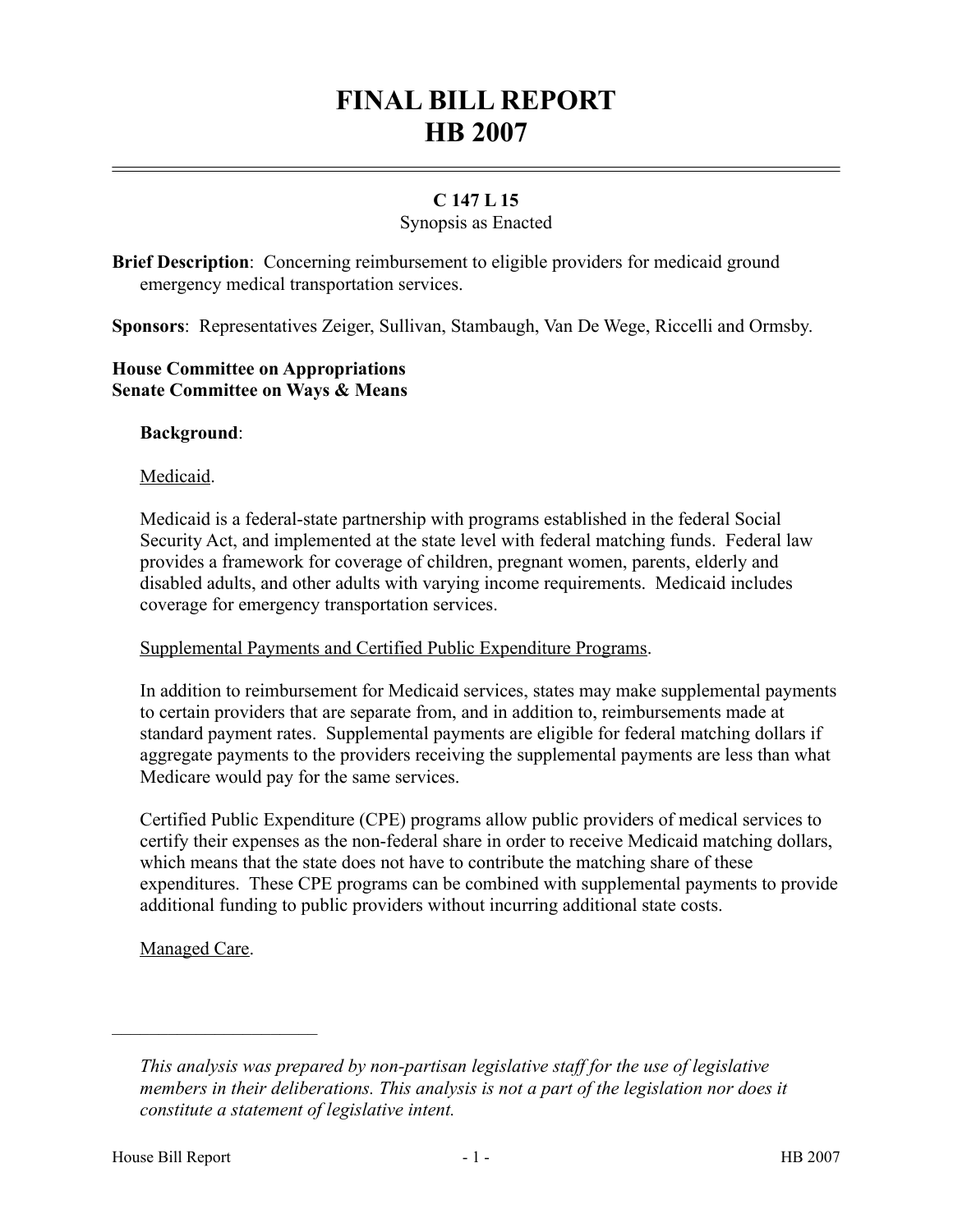Managed care is a prepaid, comprehensive system of medical and health care delivery, including preventive, primary, specialty, and ancillary health services through a network of providers. Healthy Options (HO) is the Health Care Authority's (HCA) Medicaid managed care program for low-income people in Washington. Healthy Options offers eligible clients a complete medical benefits package. Medicaid clients that are not enrolled in managed care receive coverage directly from the HCA, which reimburses contracted providers on a fee-forservice basis.

#### Intergovernmental Transfer Programs.

Intergovernmental transfers (IGT) are transfers of public dollars between governmental entities. Localities and other public entities may transfer their own tax revenues to the state to help fund the state's Medicaid program.

#### **Summary**:

#### Certified Public Expenditure Program for Emergency Ground Transportation.

The Health Care Authority (HCA) must provide supplemental payments for publicly provided Medicaid ground emergency medical transportation (GEMT) services to the extent allowed by law. The supplemental payments, combined with other sources of reimbursement from the HCA, may not exceed the actual costs of providing the services.

The HCA must implement a certified public expenditure (CPE) program to support the supplemental payments. Public GEMT providers receiving the payments must certify their expenses as the non-federal share of the supplemental payments. The Legislature states its intent to provide the supplemental payments without any expenditure from the State General Fund, and providers must agree to reimburse the HCA for the costs of administering the CPE program.

The HCA must seek federal approval for the CPE program and supplemental payments, and the HCA may not implement those changes without federal approval.

The CPE program and supplemental payments are inoperative if an appellate court or the federal Centers for Medicare and Medicaid Services (CMS) makes a final determination that the supplemental payments must be made to any providers other than public GEMT providers.

Participating GEMT providers must provide evidence supporting their certifications and submit data specified by the HCA to determine the appropriate amounts of federal matching dollars to claim. The providers must keep records specified by the HCA to fully disclose reimbursement amounts to which they are entitled and any other records required by the CMS.

Participation in the CPE program is voluntary.

Intergovernmental Transfer Program for Emergency Ground Transportation.